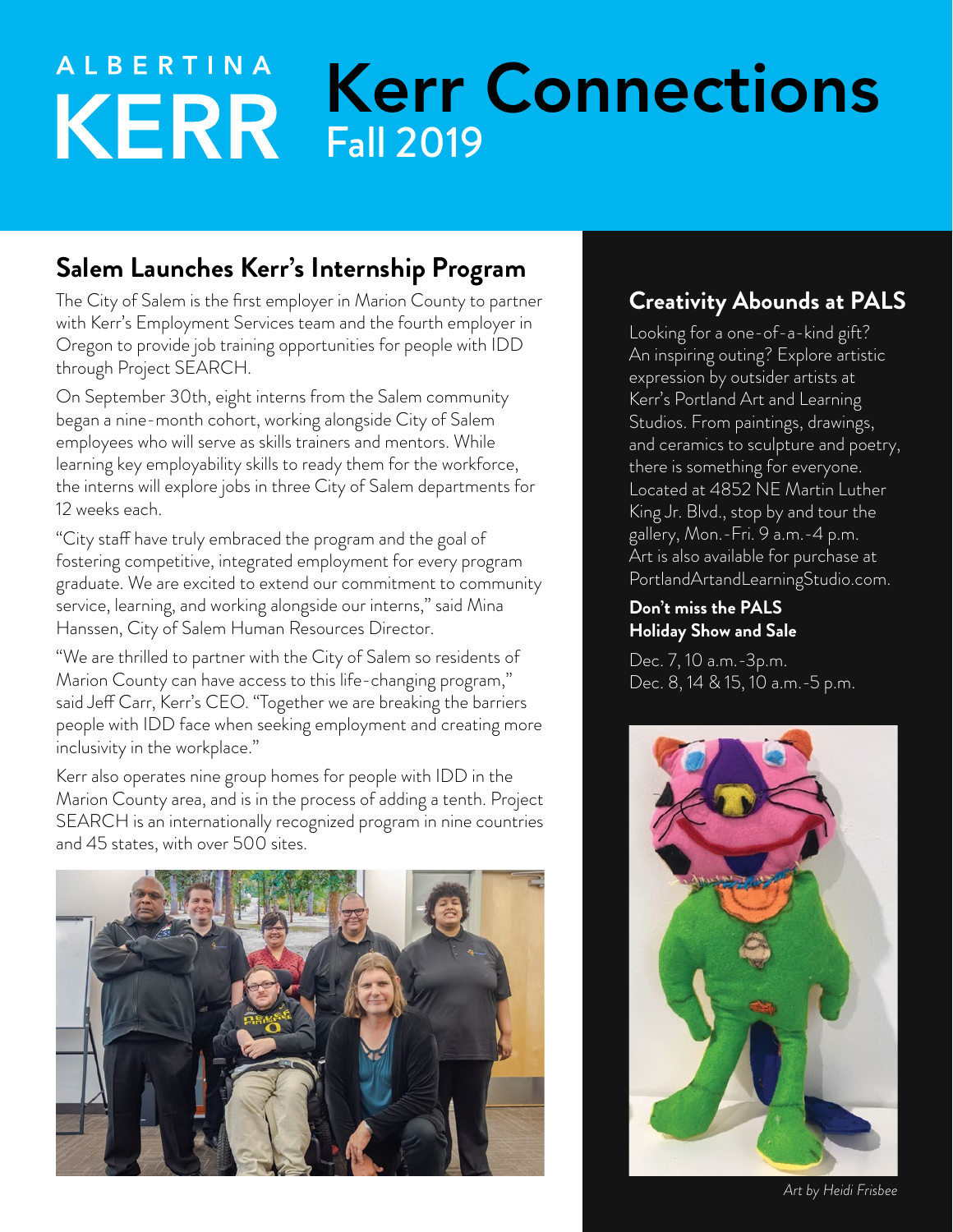#### **A Memorable Event**

On Saturday, Sept. 14, more than 300 community members and over 40 local companies gathered to raise funds and support for Albertina Kerr during the 24 Hours of Kerr Country Gala.

The following Monday, golfers hit the links for a sold-out Mercedes-Benz amateur tournament at Columbia Edgewater Golf Course.

It was a record-breaking, two-day extravaganza, raising more than \$500,000 for Kerr's programs and services for individuals with IDD and mental health challenges.

Thank you to everyone who attended and supported Kerr!

Save your spot for next year's boot-scootin' gala on Sept. 12, 2020, by purchasing your ticket today.

#### AlbertinaKerr.org/24HOK









*Derrick Perry Janice Jacobs, MBA*

### **Kerr Welcomes New Chief Program Officer and Chief Financial Officer**

Kerr is pleased to announce the appointment of Derrick Perry as Chief Program Officer and Janice Jacobs, MBA, as Chief Financial Officer.

"We are excited to bring Derrick and Janice's visionary and forwardthinking leadership to Kerr," said Jeff Carr, CEO of Albertina Kerr. "They both have been dedicated to and are passionate about helping people in the human services field."

As the Chief Program Officer, Perry will oversee the program strategy and operations for Kerr's wide range of services for children, teens, adults, and families experiencing mental health challenges and intellectual and developmental disabilities.

Perry has a wealth of experience in specialized and wrap-around treatment and support services for children and adults affected by emotional challenges, autism, learning and developmental disabilities, neglect and abandonment.

Most recently, he served as the Children's Services Deputy Director with the County of Riverside, California Department of Public Social Services, where he was responsible for directing the overall operation of multiple administrative units in the department.

In her role as Chief Financial Officer, Jacobs will provide strategic financial input and leadership to help Kerr achieve its goals, advance its interests, and mitigate financial risks.

Jacobs comes to Kerr from Cascadia Behavioral Healthcare, where she contributed strategically and secured key financing for innovative growth as Chief Financial Officer.

Prior to Cascadia, she spent the bulk of her career at one of the world's leading consumer goods companies in various finance roles across brands and functions.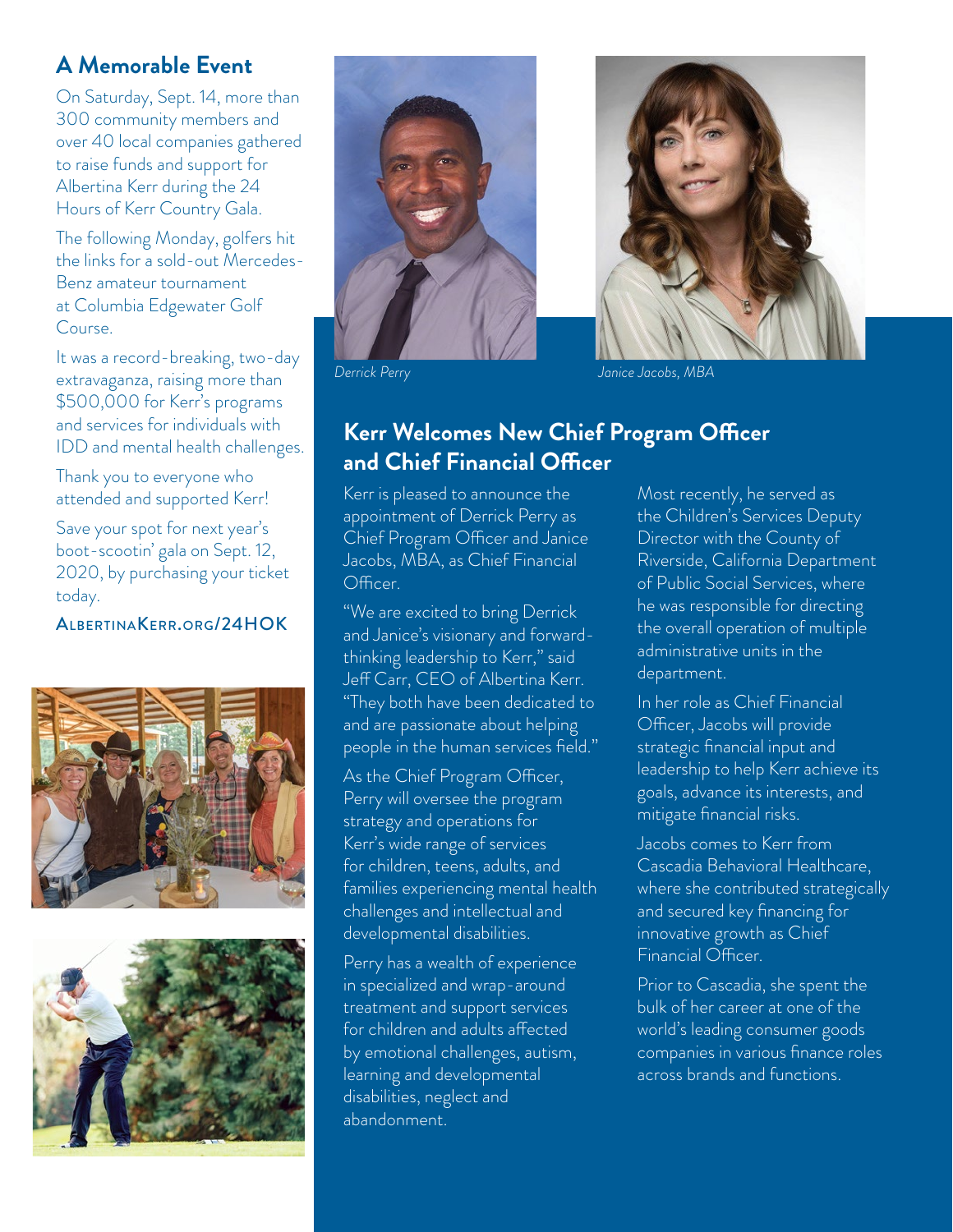

*This year, Kerr will increase its outpatient mental health caseload by 42 percent. And in 2020, Kerr will expand its current crisis psychiatric facility by adding six beds that will provide specialized care and stabilization for children and teens experiencing a mental health crisis, and who also have IDD.*

## **Expanded Mental Health Services Offer Solutions for Youth with IDD**

The statistics are alarming. Suicide has been the leading cause of death for Oregon's young people since 1981. And, Oregon's youth currently hold the top spot for depression, according to Mental Health America's recent release of its annual State of Mental Health in America 2020, which ranks all 50 states and the District of Columbia based on several mental health and access measures.

Unfortunately, there is no quick fix for a system as complicated as youth mental health. Oregon's community leaders and agencies have further identified a large gap in services for children and teens experiencing a mental health crisis who also have an intellectual and/or developmental disability (IDD). Currently, these kids are inappropriately placed in settings that do not adequately meet their needs.

Many of these young people receive care in emergency rooms (ERs), which are designed for physical health emergencies. ERs are not equipped to provide the mental health services and support that children, teens, and their families need to address immediate or long-term mental health care. And, there are almost no viable options in our current system to meet the specialized needs of those who also have IDD.

Kerr is committed to finding solutions so children, teens, and their families can survive and thrive. Just like physical health, taking care of mental health struggles early can help prevent more serious problems from developing in the future.

As a local nonprofit known for providing services for those with IDD, as well as services for youth experiencing mental health challenges, Kerr is expanding its mental health programs for children and teens.

Last year, Kerr helped nearly 700 children with mental health challenges and 500 children and adults with an IDD.

This year, Kerr will increase its outpatient mental health caseload by 42 percent.

And in 2020, Kerr will expand its current crisis psychiatric facility by adding six beds that will provide specialized care and stabilization for children and teens experiencing a mental health crisis, and who also have IDD.

It's time to take a stand for Oregon's children and teens. Let's move Oregon from last place to first.

#### ALBERTINAKERR.ORG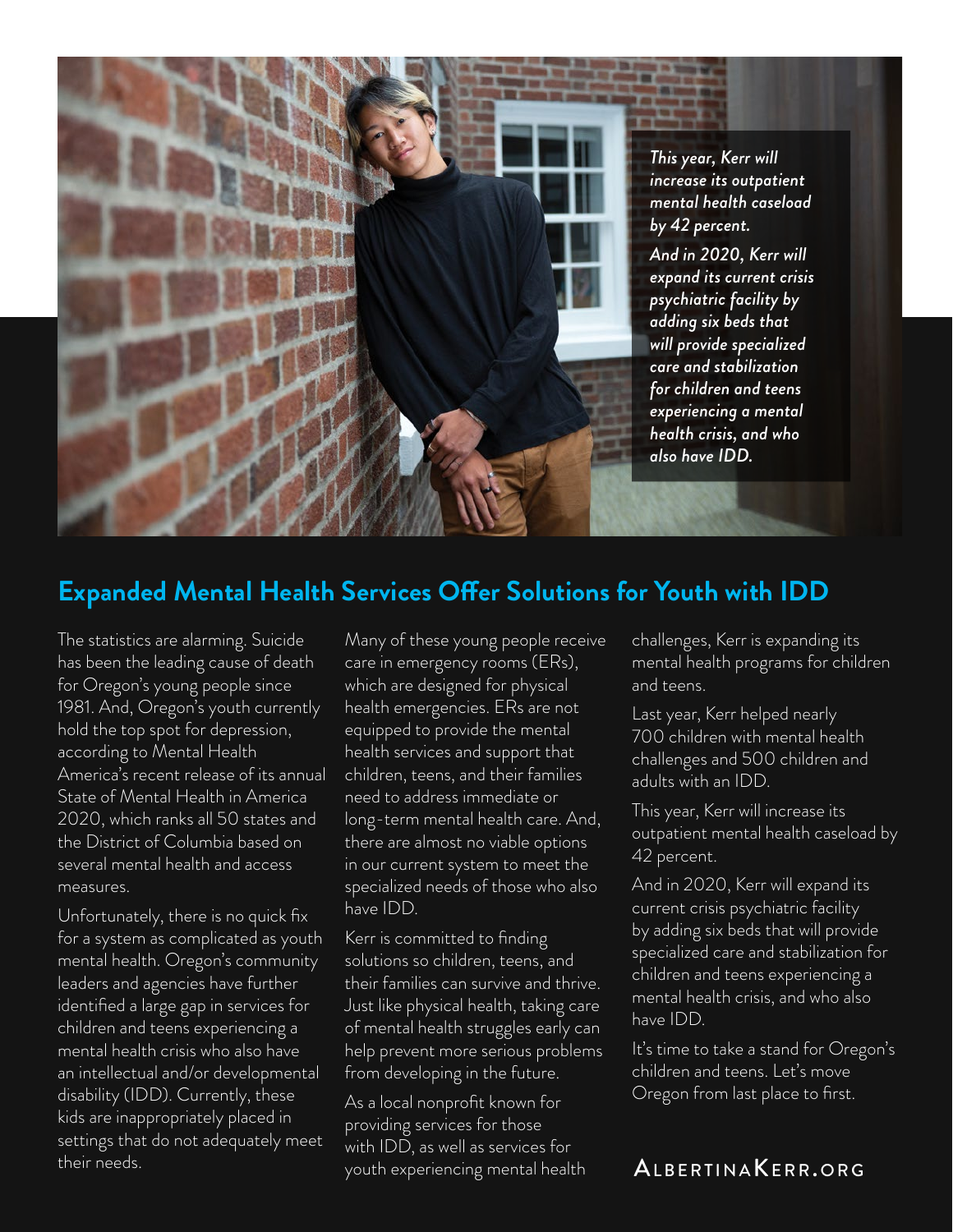## **Albertina's Place**

**Upcoming Events Reserve your spot: 503-231-0216**

## **Nov. 30**

10 a.m.-3 p.m.

- Exclusive private jewelry collection silent auction
- Offerings from Baklava Bonbons and JaCivas Chocolates

## **Sparkle, Shine & Shop**

Enjoy this holiday Small Business Saturday shopping extravaganza. Sip champagne while finding oneof-a-kind gifts and supporting Kerr. Shoppers will receive discounts in each of our shops. Bring a friend!

#### **Jan. 16** 11:30 a.m.

#### **Luncheon Learn: The Art of Making Sauce with Chef Joel**

Learn the secrets to preparing the five French mother sauces – Bechamel, Veloute, Espagnole, Hollandaise, and Tomato – from Kerr's expert chef. \$38

**Jan. 25** 11 a.m.

#### **39th Birthday Brunch and Fashion Show**

Celebrate 39 years of community giving to Kerr at this special brunch and fashion show. \$39



**Feb. 8** 1:30 p.m.

#### **Valentine's Day Tea**

Celebrate with your loved ones at our valentine themed tea. Enjoy sandwiches, sweet treats, and assorted teas. \$35



#### **Luncheon Learn: Earthquake Preparedness with Barbara Bracken**

Are you ready for "the Big One?" Learn how to be prepared, not scared, from Community Emergency Response Team (CERT) member Barbara Bracken. \$38



## **March 14** 6 p.m.-9 p.m.

#### **Lujon Wine Cellars Winemaker Dinner**

Enjoy a six-course dinner paired with award-winning wines from the father and son winemaker team, Lewis and John Derthick. \$100

## *Where Good Taste Serves a Great Cause*

**Feb. 27**  $11.30$  a.m.

#### **Luncheon Learn: Poet Emmett Wheatfall**

Join us to celebrate Black History Month with local poet and jazz artist Emmett Wheatfall. \$38

### **Al b e r t i n <sup>a</sup> Ke r r . o r g / E v e n t s**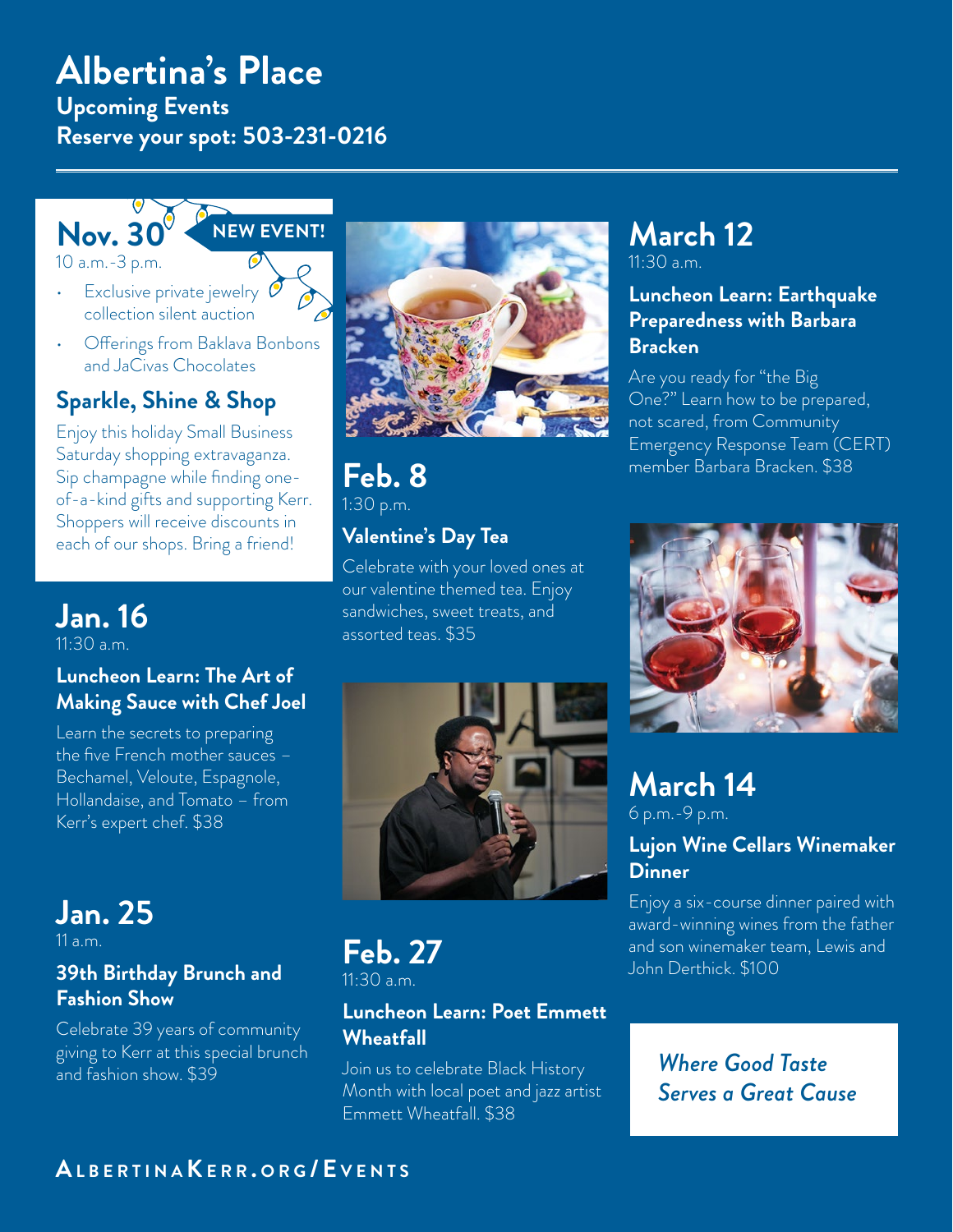

## **'Tis the Season to Grant Wishes**

This holiday season, help spread holiday cheer to the children, teens, and adults in Kerr's 55 group homes, as well as the kids served through our Children's Mental Health inpatient and outpatient programs.

For many of Kerr's clients, the only presents they will receive this holiday season are from our Grant a Wish Holiday Gift Drive. These gifts truly represent the magic of the season.

Bring joy to the people Kerr serves by hosting a giving tree at your business, school, and place of worship, or stop by Albertina's Place during November to pick up a tag from Kerr's tree.

#### To learn more, visit

or contact Chloe Scdoris at Chloe.Scdoris@albertinakerr.org or 503-262-0175. Give.AlbertinaKerr.org/GrantAWish2019

#GI<sup>W</sup>ING **TUESDAY December 3, 2019**

## **Make a Run For It: Register to Race or Volunteer**

Run, walk, roll, or volunteer at the 22nd Annual Rip City Race for the Roses, Sunday, April 26, 2020. Presented by UnitedHealthcare, this chip-timed race includes a half-marathon, 10K, 5K and a Kids 1K. It's a fast, accurate course across the Broadway Bridge through downtown Portland.

Participants receive: Official race t-shirt and special deals on Blazer tickets and Rose Quarter family shows. Finishers receive a race medal, a beautiful rose, celebratory drinks and more!

All proceeds benefit Albertina Kerr's programs empowering people with IDD, mental health challenges and other social barriers to lead self-determined lives and reach their full potential.

**RipCi t yRaceForTheRo se s.org**



## **Find us in the Willamette Week Give!Guide November 1 - December 31, 2019**

We are grateful to be included in this year's GiveGuide! among 150 high-impact organizations in our community. Find us at GiveGuide.org under Human Services.

There will be exciting incentives for giving available, including free bike rentals from Kerr Bikes, complimentary entries to the Rip City Race for the Roses, and more!

U GUIDE